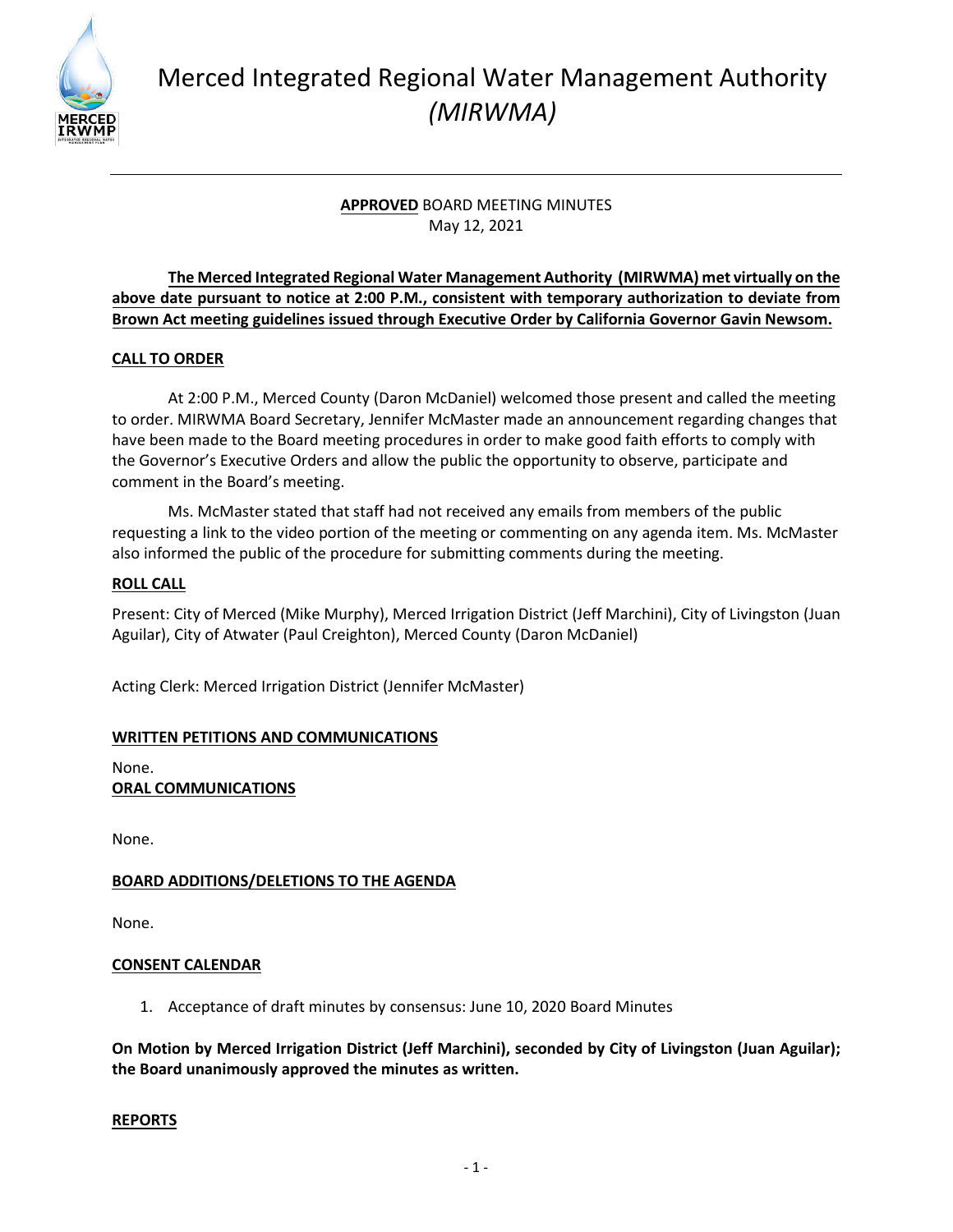Matthew Beaman, Merced Irrigation District, Water Resources Regulatory Engineer provided a brief update and overview regarding the development of a domestic well technical assessment within the Merced IRWM Region in an effort to bring fill data gaps that were identified in the Groundwater Sustainability Plan. He noted that the project is being funded by the Department of Water Resources Disadvantaged Community Involvement (DACI) Grant and the study is being conducted by consultants with Woodard and Curran. He noted the initial assessment for the project was completed earlier in the year and that a technical memorandum was released in April 2021. He discussed what he believes will be the next steps following the assessment, including collaboration with Self Help Enterprises, public outreach and at least one workshop.

Mr. Beaman then introduced Jim Blanke the consultant with Woodard and Curran leading the development of the Merced IRWM Region Domestic Well Technical Assessment. Mr. Blanke provided the Board with a presentation including additional background information and an in-depth overview of the results of the assessment. Mr. Blanke provided a comparison of the study to a similar study performed in 2020 by Pace, et al. He then provided a number of recommendations for moving forward including continued collaboration with Merced County to develop a system to link well permitting records with well destruction permit records, physical well tagging, further assessment of old wells for potential removal from results, manual data entry of OSWCR database by street address, and field verification.

The Board asked and staff responded to a number of questions, including questions related to MIRWMA's role in relation to the project.

Kevin Padway, Merced Irrigation District, Associate Engineer provided the Board with a presentation and update regarding the Department of Water Resources (DWR) Proposition 1 IRWM grant funding. He reminded the Board that Proposition 1 (Prop 1) previously authorized approximately \$510 million in IRWM grant funds for agencies throughout the state, \$34 million of that funding was allocated to the San Joaquin River Funding Area (SJRFA). The Merced Region negotiated to receive approximately \$3 million of pre-allocated funding, consistent with past IRWM grant awards to the Region.

Mr. Padway noted that that the Round 1 agreement for the grant funding for the Merced Region was executed on or about February 23, 2021 authorizing approximately \$2.3 million in grant funds for projects within the region. He then discussed the five implementation projects that received a share of the Prop 1, Round 1, grant funding. He noted that those projects are currently underway. He discussed a second round of grant funding and noted approximately \$670,000 in funding available to the Merced region. He noted that DWR has released two deadlines, March 2022 and September 2022. However, those dates may be pushed back due to the Governor's announcement regarding his plan for approximately \$5.1 billion in funding for drought relief. Mr. Padway discussed the Governor's May Budget Revision at length, but noted that it has not yet been adopted and staff would be monitoring for possible future funding associated with his proposal.

Mr. Padway discussed the Regional Advisory Committees (RAC) project recommendations from 2019 for Round 2 grant funding. He discussed each of those projects, but noted that they could be subject to change and that staff would confirm recommendations with the RAC as the grant solicitation approached. Staff would then bring the recommendations back to the Board for further discussion at a future Board meeting.

#### **ACTIONS**